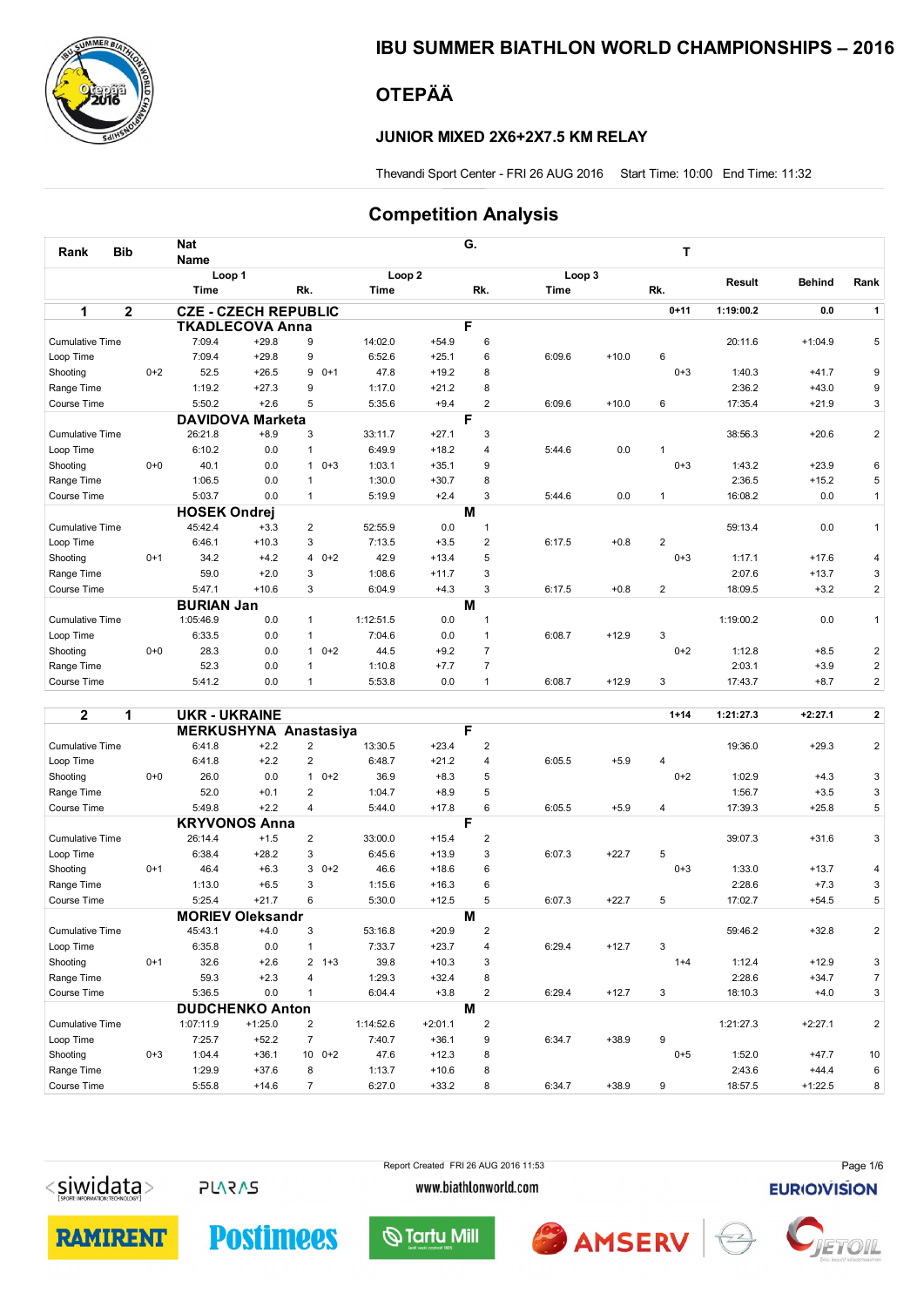| Rank                   | <b>Bib</b> | <b>Nat</b><br>Name  |                           |                |                   |           | G.             |        |           | т              |           |               |                |
|------------------------|------------|---------------------|---------------------------|----------------|-------------------|-----------|----------------|--------|-----------|----------------|-----------|---------------|----------------|
|                        |            | Loop 1              |                           |                | Loop <sub>2</sub> |           |                | Loop 3 |           |                |           |               |                |
|                        |            | <b>Time</b>         |                           | Rk.            | Time              |           | Rk.            | Time   |           | Rk.            | Result    | <b>Behind</b> | Rank           |
| $\mathbf{3}$           | 8          | <b>FIN-FINLAND</b>  |                           |                |                   |           |                |        |           | $0 + 16$       | 1:21:43.0 | $+2:42.8$     | $\mathbf{3}$   |
|                        |            |                     | <b>JAENKAE Erika</b>      |                |                   |           | F              |        |           |                |           |               |                |
| <b>Cumulative Time</b> |            | 7:05.2              | $+25.6$                   | 8              | 14:09.0           | $+1:01.9$ | 8              |        |           |                | 20:13.5   | $+1:06.8$     | 6              |
| Loop Time              |            | 7:05.2              | $+25.6$                   | 8              | 7:03.8            | $+36.3$   | 8              | 6:04.5 | $+4.9$    | 3              |           |               |                |
| Shooting               | $0+1$      | 40.5                | $+14.5$                   | $60+2$         | 52.9              | $+24.3$   | 9              |        |           | $0 + 3$        | 1:33.4    | $+34.8$       | $\overline{7}$ |
| Range Time             |            | 1:10.9              | $+19.0$                   | $\overline{7}$ | 1:23.3            | $+27.5$   | 10             |        |           |                | 2:34.2    | $+41.0$       | 8              |
| Course Time            |            | 5:54.3              | $+6.7$                    | 9              | 5:40.5            | $+14.3$   | 4              | 6:04.5 | $+4.9$    | 3              | 17:39.3   | $+25.8$       | 5              |
|                        |            | <b>KISKOLA Auli</b> |                           |                |                   |           | F              |        |           |                |           |               |                |
| <b>Cumulative Time</b> |            | 27:04.2             | $+51.3$                   | 6              | 33:36.5           | $+51.9$   | 4              |        |           |                | 39:35.1   | $+59.4$       | 5              |
| Loop Time              |            | 6:50.7              | $+40.5$                   | 5              | 6:32.3            | $+0.6$    | 2              | 5:58.6 | $+14.0$   | $\overline{4}$ |           |               |                |
| Shooting               | $0 + 3$    | 1:06.8              | $+26.7$                   | $70+1$         | 41.3              | $+13.3$   | 4              |        |           | $0 + 4$        | 1:48.1    | $+28.8$       | $\overline{7}$ |
| Range Time             |            | 1:34.5              | $+28.0$                   | $\overline{7}$ | 1:08.5            | $+9.2$    | 4              |        |           |                | 2:43.0    | $+21.7$       | $\overline{7}$ |
| Course Time            |            | 5:16.2              | $+12.5$                   | 4              | 5:23.8            | $+6.3$    | 4              | 5:58.6 | $+14.0$   | $\overline{4}$ | 16:38.6   | $+30.4$       | 4              |
|                        |            |                     | <b>RANTA Jaakko Olavi</b> |                |                   |           | M              |        |           |                |           |               |                |
| <b>Cumulative Time</b> |            | 46:36.1             | $+57.0$                   | 5              | 54:12.9           | $+1:17.0$ | 6              |        |           |                | 1:01:32.7 | $+2:19.3$     | 6              |
| Loop Time              |            | 7:01.0              | $+25.2$                   | $\overline{7}$ | 7:36.8            | $+26.8$   | 6              | 7:19.8 | $+1:03.1$ | 10             |           |               |                |
| Shooting               | $0 + 2$    | 35.1                | $+5.1$                    | 6<br>$0+2$     | 31.2              | $+1.7$    | $\overline{2}$ |        |           | $0 + 4$        | 1:06.3    | $+6.8$        | $\overline{c}$ |
| Range Time             |            | 1:01.3              | $+4.3$                    | 5              | 1:00.3            | $+3.4$    | $\overline{2}$ |        |           |                | 2:01.6    | $+7.7$        | $\overline{2}$ |
| Course Time            |            | 5:59.7              | $+23.2$                   | 9              | 6:36.5            | $+35.9$   | 10             | 7:19.8 | $+1:03.1$ | 10             | 19:56.0   | $+1:49.7$     | 10             |
|                        |            |                     | <b>HUHTALA Teemu</b>      |                |                   |           | M              |        |           |                |           |               |                |
| <b>Cumulative Time</b> |            | 1:08:41.5           | $+2:54.6$                 | 4              | 1:15:47.2         | $+2:55.7$ | 4              |        |           |                | 1:21:43.0 | $+2:42.8$     | 3              |
| Loop Time              |            | 7:08.8              | $+35.3$                   | 4              | 7:05.7            | $+1.1$    | 2              | 5:55.8 | 0.0       | 1              |           |               |                |
| Shooting               | $0 + 3$    | 59.8                | $+31.5$                   | $70+2$         | 42.7              | $+7.4$    | 6              |        |           | $0 + 5$        | 1:42.5    | $+38.2$       | 8              |
| Range Time             |            | 1:27.2              | $+34.9$                   | $\overline{7}$ | 1:08.1            | $+5.0$    | 5              |        |           |                | 2:35.3    | $+36.1$       | 5              |
| Course Time            |            | 5:41.6              | $+0.4$                    | 2              | 5:57.6            | $+3.8$    | $\overline{2}$ | 5:55.8 | 0.0       | 1              | 17:35.0   | 0.0           | $\mathbf{1}$   |

| 4                      | 3     | <b>RUS - RUSSIA</b>   |                          |                |           |           |                |        |         | $2 + 15$       | 1:21:44.0 | $+2:43.8$ | 4              |
|------------------------|-------|-----------------------|--------------------------|----------------|-----------|-----------|----------------|--------|---------|----------------|-----------|-----------|----------------|
|                        |       |                       | <b>REZTSOVA Kristina</b> |                |           |           | F              |        |         |                |           |           |                |
| <b>Cumulative Time</b> |       | 6:58.7                | $+19.1$                  | 6              | 13:49.6   | $+42.5$   | 3              |        |         |                | 19:51.3   | $+44.6$   | 3              |
| Loop Time              |       | 6:58.7                | $+19.1$                  | 6              | 6:50.9    | $+23.4$   | 5              | 6:01.7 | $+2.1$  | $\overline{2}$ |           |           |                |
| Shooting               | $0+2$ | 43.6                  | $+17.6$                  | $70+2$         | 46.5      | $+17.9$   | $\overline{7}$ |        |         | $0 + 4$        | 1:30.1    | $+31.5$   | 6              |
| Range Time             |       | 1:09.7                | $+17.8$                  | 6              | 1:13.0    | $+17.2$   | $\overline{7}$ |        |         |                | 2:22.7    | $+29.5$   | 6              |
| Course Time            |       | 5:49.0                | $+1.4$                   | 3              | 5:37.9    | $+11.7$   | 3              | 6:01.7 | $+2.1$  | 2              | 17:28.6   | $+15.1$   | 2              |
|                        |       |                       | <b>GERBULOVA Natalia</b> |                |           |           | F              |        |         |                |           |           |                |
| <b>Cumulative Time</b> |       | 26:12.9               | 0.0                      |                | 32:44.6   | 0.0       |                |        |         |                | 38:35.7   | 0.0       | $\mathbf{1}$   |
| Loop Time              |       | 6:21.6                | $+11.4$                  | 2              | 6:31.7    | 0.0       |                | 5:51.1 | $+6.5$  | 3              |           |           |                |
| Shooting               | $0+2$ | 43.5                  | $+3.4$                   | $20+3$         | 46.5      | $+18.5$   | 5              |        |         | $0 + 5$        | 1:30.0    | $+10.7$   | $\overline{c}$ |
| Range Time             |       | 1:10.4                | $+3.9$                   | $\overline{2}$ | 1:14.2    | $+14.9$   | 5              |        |         |                | 2:24.6    | $+3.3$    | $\overline{2}$ |
| Course Time            |       | 5:11.2                | $+7.5$                   | 3              | 5:17.5    | 0.0       |                | 5:51.1 | $+6.5$  | 3              | 16:19.8   | $+11.6$   | 3              |
|                        |       | <b>PLITCEV Viktor</b> |                          |                |           |           | м              |        |         |                |           |           |                |
| <b>Cumulative Time</b> |       | 45:39.1               | 0.0                      | 1              | 53:49.4   | $+53.5$   | 4              |        |         |                | 1:00:40.1 | $+1:26.7$ | 4              |
| Loop Time              |       | 7:03.4                | $+27.6$                  | 8              | 8:10.3    | $+1:00.3$ | 11             | 6:50.7 | $+34.0$ | 8              |           |           |                |
| Shooting               | $0+1$ | 38.9                  | $+8.9$                   | 9<br>$2 + 3$   | 48.8      | $+19.3$   | 8              |        |         | $2 + 4$        | 1:27.7    | $+28.2$   | 8              |
| Range Time             |       | 1:05.2                | $+8.2$                   | 8              | 2:01.3    | $+1:04.4$ | 11             |        |         |                | 3:06.5    | $+1:12.6$ | 10             |
| Course Time            |       | 5:58.2                | $+21.7$                  | 7              | 6:09.0    | $+8.4$    | 5              | 6:50.7 | $+34.0$ | 8              | 18:57.9   | $+51.6$   | 6              |
|                        |       | <b>SHAMAEV</b>        | <b>Dmitrii</b>           |                |           |           | M              |        |         |                |           |           |                |
| <b>Cumulative Time</b> |       | 1:07:40.6             | $+1:53.7$                | 3              | 1:15:12.8 | $+2:21.3$ | 3              |        |         |                | 1:21:44.0 | $+2:43.8$ | 4              |
| Loop Time              |       | 7:00.5                | $+27.0$                  | 2              | 7:32.2    | $+27.6$   | $\overline{7}$ | 6:31.2 | $+35.4$ | $\overline{7}$ |           |           |                |
| Shooting               | $0+0$ | 29.0                  | $+0.7$                   | $20+2$         | 35.3      | 0.0       | 1              |        |         | $0+2$          | 1:04.3    | 0.0       | $\mathbf{1}$   |
| Range Time             |       | 56.1                  | $+3.8$                   | $\overline{2}$ | 1:03.1    | 0.0       |                |        |         |                | 1:59.2    | 0.0       | $\mathbf{1}$   |
| Course Time            |       | 6:04.4                | $+23.2$                  | 9              | 6:29.1    | $+35.3$   | 10             | 6:31.2 | $+35.4$ | $\overline{7}$ | 19:04.7   | $+1:29.7$ | 9              |

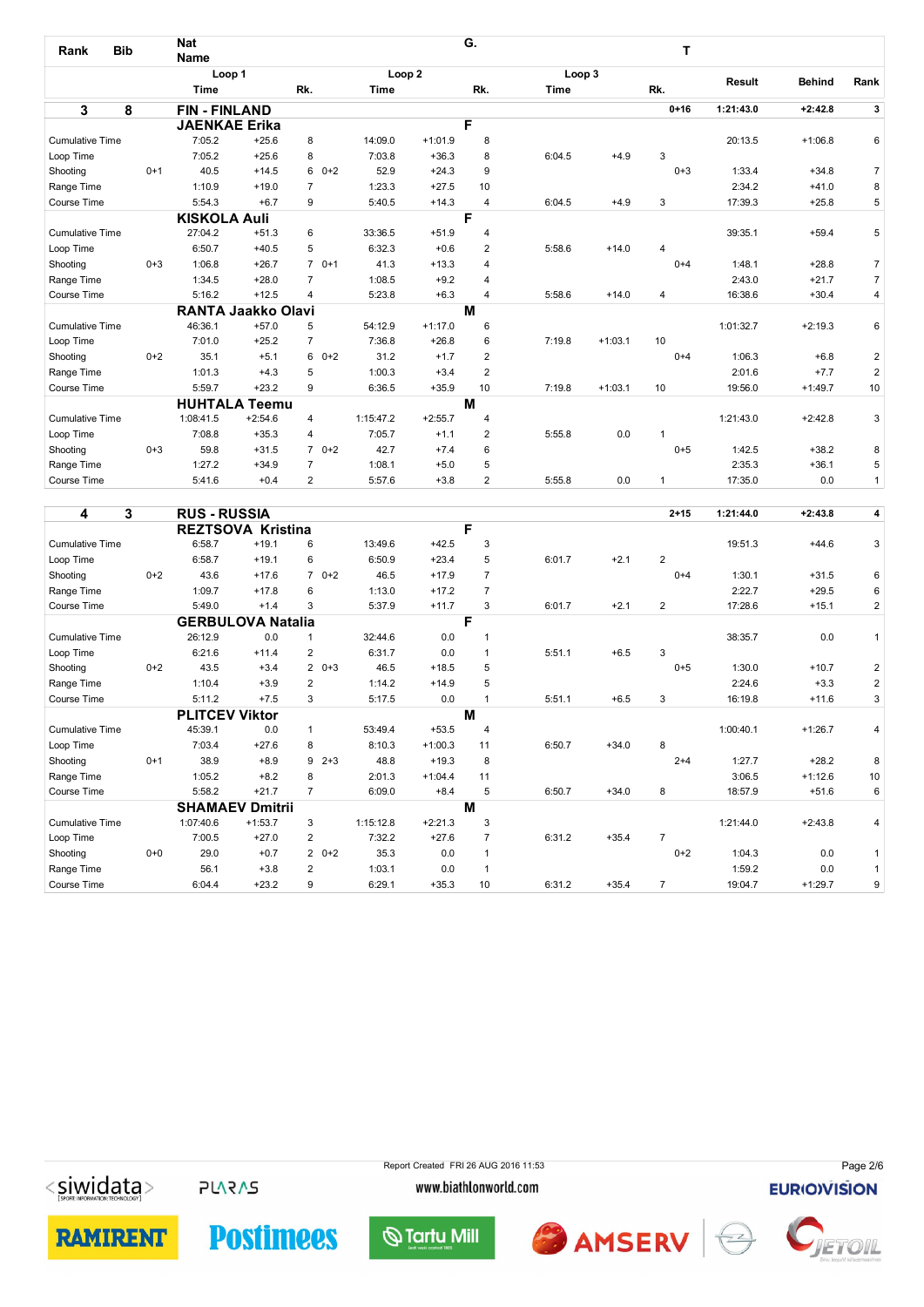| Rank                   | <b>Bib</b> | <b>Nat</b><br><b>Name</b> |                         |          |           |                   | G.             |        |         | т              |               |               |                         |
|------------------------|------------|---------------------------|-------------------------|----------|-----------|-------------------|----------------|--------|---------|----------------|---------------|---------------|-------------------------|
|                        |            |                           | Loop 1                  |          |           | Loop <sub>2</sub> |                | Loop 3 |         |                |               |               |                         |
|                        |            | <b>Time</b>               |                         | Rk.      | Time      |                   | Rk.            | Time   |         | Rk.            | <b>Result</b> | <b>Behind</b> | Rank                    |
| 5                      | 10         | <b>POL - POLAND</b>       |                         |          |           |                   |                |        |         | $3 + 11$       | 1:22:23.3     | $+3:23.1$     | 5                       |
|                        |            |                           | <b>MITORAJ Kinga</b>    |          |           |                   | F              |        |         |                |               |               |                         |
| <b>Cumulative Time</b> |            | 6:39.6                    | 0.0                     | 1        | 13:07.1   | 0.0               | 1              |        |         |                | 19:06.7       | 0.0           | $\mathbf{1}$            |
| Loop Time              |            | 6:39.6                    | 0.0                     | 1        | 6:27.5    | 0.0               | 1              | 5:59.6 | 0.0     |                |               |               |                         |
| Shooting               | $0+0$      | 27.0                      | $+1.0$                  |          | $20+1$    | $+5.8$<br>34.4    | 2              |        |         | $0+1$          | 1:01.4        | $+2.8$        | $\overline{2}$          |
| Range Time             |            | 51.9                      | 0.0                     |          | 1:01.3    | $+5.5$            | 3              |        |         |                | 1:53.2        | 0.0           | $\mathbf{1}$            |
| Course Time            |            | 5:47.7                    | $+0.1$                  | 2        | 5:26.2    | 0.0               | $\mathbf 1$    | 5:59.6 | 0.0     | $\mathbf{1}$   | 17:13.5       | 0.0           | $\mathbf{1}$            |
|                        |            | <b>ZUK Kamila</b>         |                         |          |           |                   | F              |        |         |                |               |               |                         |
| <b>Cumulative Time</b> |            | 26:28.5                   | $+15.6$                 | 4        | 33:38.3   | $+53.7$           | 5              |        |         |                | 39:24.5       | $+48.8$       | $\overline{4}$          |
| Loop Time              |            | 7:21.8                    | $+1:11.6$               | 8        | 7:09.8    | $+38.1$           | $\overline{7}$ | 5:46.2 | $+1.6$  | $\overline{2}$ |               |               |                         |
| Shooting               | $1 + 3$    | 1:21.6                    | $+41.5$                 |          | $10 + 3$  | 59.7<br>$+31.7$   | 8              |        |         | $2 + 6$        | 2:21.3        | $+1:02.0$     | 9                       |
| Range Time             |            | 2:12.4                    | $+1:05.9$               | 8        | 1:50.6    | $+51.3$           | 9              |        |         |                | 4:03.0        | $+1:41.7$     | 9                       |
| Course Time            |            | 5:09.4                    | $+5.7$                  | 2        | 5:19.2    | $+1.7$            | $\overline{2}$ | 5:46.2 | $+1.6$  | $\overline{2}$ | 16:14.8       | $+6.6$        | $\overline{\mathbf{c}}$ |
|                        |            | <b>PENAR Rafal</b>        |                         |          |           |                   | M              |        |         |                |               |               |                         |
| <b>Cumulative Time</b> |            | 46:12.1                   | $+33.0$                 | 4        | 53:37.7   | $+41.8$           | 3              |        |         |                | 1:00:48.5     | $+1:35.1$     | 5                       |
| Loop Time              |            | 6:47.6                    | $+11.8$                 | 4        | 7:25.6    | $+15.6$           | 3              | 7:10.8 | $+54.1$ | 9              |               |               |                         |
| Shooting               | $0+0$      | 30.0                      | 0.0                     |          | $10+0$    | 29.5<br>0.0       | 1              |        |         | $0+0$          | 59.5          | 0.0           | $\mathbf{1}$            |
| Range Time             |            | 57.0                      | 0.0                     |          | 56.9      | 0.0               | $\mathbf 1$    |        |         |                | 1:53.9        | 0.0           | $\mathbf{1}$            |
| Course Time            |            | 5:50.6                    | $+14.1$                 | 5        | 6:28.7    | $+28.1$           | 9              | 7:10.8 | $+54.1$ | 9              | 19:30.1       | $+1:23.8$     | 9                       |
|                        |            |                           | <b>FILIP Bartlomiej</b> |          |           |                   | M              |        |         |                |               |               |                         |
| <b>Cumulative Time</b> |            | 1:08:42.3                 | $+2:55.4$               | 5        | 1:15:50.9 | $+2:59.4$         | 5              |        |         |                | 1:22:23.3     | $+3:23.1$     | 5                       |
| Loop Time              |            | 7:53.8                    | $+1:20.3$               | 9        | 7:08.6    | $+4.0$            | 3              | 6:32.4 | $+36.6$ | 8              |               |               |                         |
| Shooting               | $1 + 3$    | 1:07.9                    | $+39.6$                 | $11 0+1$ | 41.0      | $+5.7$            | 5              |        |         | $1+4$          | 1:48.9        | $+44.6$       | 9                       |
| Range Time             |            | 1:57.2                    | $+1:04.9$               | 9        | 1:08.6    | $+5.5$            | 6              |        |         |                | 3:05.8        | $+1:06.6$     | 8                       |
| Course Time            |            | 5:56.6                    | $+15.4$                 | 8        | 6:00.0    | $+6.2$            | 3              | 6:32.4 | $+36.6$ | 8              | 18:29.0       | $+54.0$       | 5                       |

| 6<br>11                |         |           | KAZ - KAZAKHSTAN            |                |           |           |                |        |         | $4 + 16$ | 1:23:02.4 | $+4:02.2$ | 6              |
|------------------------|---------|-----------|-----------------------------|----------------|-----------|-----------|----------------|--------|---------|----------|-----------|-----------|----------------|
|                        |         |           | <b>PANTOVA Arina</b>        |                |           |           | F              |        |         |          |           |           |                |
| <b>Cumulative Time</b> |         | 6:54.7    | $+15.1$                     | $\overline{4}$ | 13:57.3   | $+50.2$   | 5              |        |         |          | 20:05.6   | $+58.9$   | $\overline{4}$ |
| Loop Time              |         | 6:54.7    | $+15.1$                     | 4              | 7:02.6    | $+35.1$   | $\overline{7}$ | 6:08.3 | $+8.7$  | 5        |           |           |                |
| Shooting               | $0+1$   | 40.4      | $+14.4$                     | $50+3$         | 53.2      | $+24.6$   | 10             |        |         | $0+4$    | 1:33.6    | $+35.0$   | 8              |
| Range Time             |         | 1:07.1    | $+15.2$                     | 5              | 1:21.6    | $+25.8$   | 9              |        |         |          | 2:28.7    | $+35.5$   | $\overline{7}$ |
| Course Time            |         | 5:47.6    | 0.0                         |                | 5:41.0    | $+14.8$   | 5              | 6:08.3 | $+8.7$  | 5        | 17:36.9   | $+23.4$   | $\overline{4}$ |
|                        |         |           | <b>BELCHENKO Yelizaveta</b> |                |           |           | F              |        |         |          |           |           |                |
| <b>Cumulative Time</b> |         | 26:49.7   | $+36.8$                     | 5              | 33:43.8   | $+59.2$   | 6              |        |         |          | 40:05.5   | $+1:29.8$ | 6              |
| Loop Time              |         | 6:44.1    | $+33.9$                     | 4              | 6:54.1    | $+22.4$   | 5              | 6:21.7 | $+37.1$ | 6        |           |           |                |
| Shooting               | $0 + 3$ | 52.2      | $+12.1$                     | $60+2$         | 38.5      | $+10.5$   | 3              |        |         | $0 + 5$  | 1:30.7    | $+11.4$   | 3              |
| Range Time             |         | 1:20.5    | $+14.0$                     | 4              | 1:08.4    | $+9.1$    | 3              |        |         |          | 2:28.9    | $+7.6$    | 4              |
| Course Time            |         | 5:23.6    | $+19.9$                     | 5              | 5:45.7    | $+28.2$   | 6              | 6:21.7 | $+37.1$ | 6        | 17:31.0   | $+1:22.8$ | 6              |
|                        |         |           | <b>VITENKO Vladislav</b>    |                |           |           | М              |        |         |          |           |           |                |
| <b>Cumulative Time</b> |         | 46:58.5   | $+1:19.4$                   | 6              | 54:08.5   | $+1:12.6$ | 5              |        |         |          | 1:00:25.2 | $+1:11.8$ | 3              |
| Loop Time              |         | 6:53.0    | $+17.2$                     | 5              | 7:10.0    | 0.0       |                | 6:16.7 | 0.0     |          |           |           |                |
| Shooting               | $0+1$   | 35.9      | $+5.9$                      | $70+2$         | 41.9      | $+12.4$   | $\overline{4}$ |        |         | $0 + 3$  | 1:17.8    | $+18.3$   | 5              |
| Range Time             |         | 1:04.0    | $+7.0$                      | 7              | 1:09.4    | $+12.5$   | 4              |        |         |          | 2:13.4    | $+19.5$   | 4              |
| Course Time            |         | 5:49.0    | $+12.5$                     | 4              | 6:00.6    | 0.0       |                | 6:16.7 | 0.0     | 1        | 18:06.3   | 0.0       | $\mathbf{1}$   |
|                        |         |           | <b>YEREMIN Roman</b>        |                |           |           | M              |        |         |          |           |           |                |
| <b>Cumulative Time</b> |         | 1:09:19.3 | $+3:32.4$                   | 6              | 1:16:46.7 | $+3:55.2$ | 6              |        |         |          | 1:23:02.4 | $+4:02.2$ | 6              |
| Loop Time              |         | 8:54.1    | $+2:20.6$                   | 11             | 7:27.4    | $+22.8$   | 6              | 6:15.7 | $+19.9$ | 5        |           |           |                |
| Shooting               | $4 + 3$ | 1:00.9    | $+32.6$                     | 9<br>$0+1$     | 36.5      | $+1.2$    | $\overline{2}$ |        |         | $4 + 4$  | 1:37.4    | $+33.1$   | 5              |
| Range Time             |         | 3:02.3    | $+2:10.0$                   | 11             | 1:04.6    | $+1.5$    | $\overline{2}$ |        |         |          | 4:06.9    | $+2:07.7$ | 11             |
| Course Time            |         | 5:51.8    | $+10.6$                     | $\overline{4}$ | 6:22.8    | $+29.0$   | 7              | 6:15.7 | $+19.9$ | 5        | 18:30.3   | $+55.3$   | 6              |

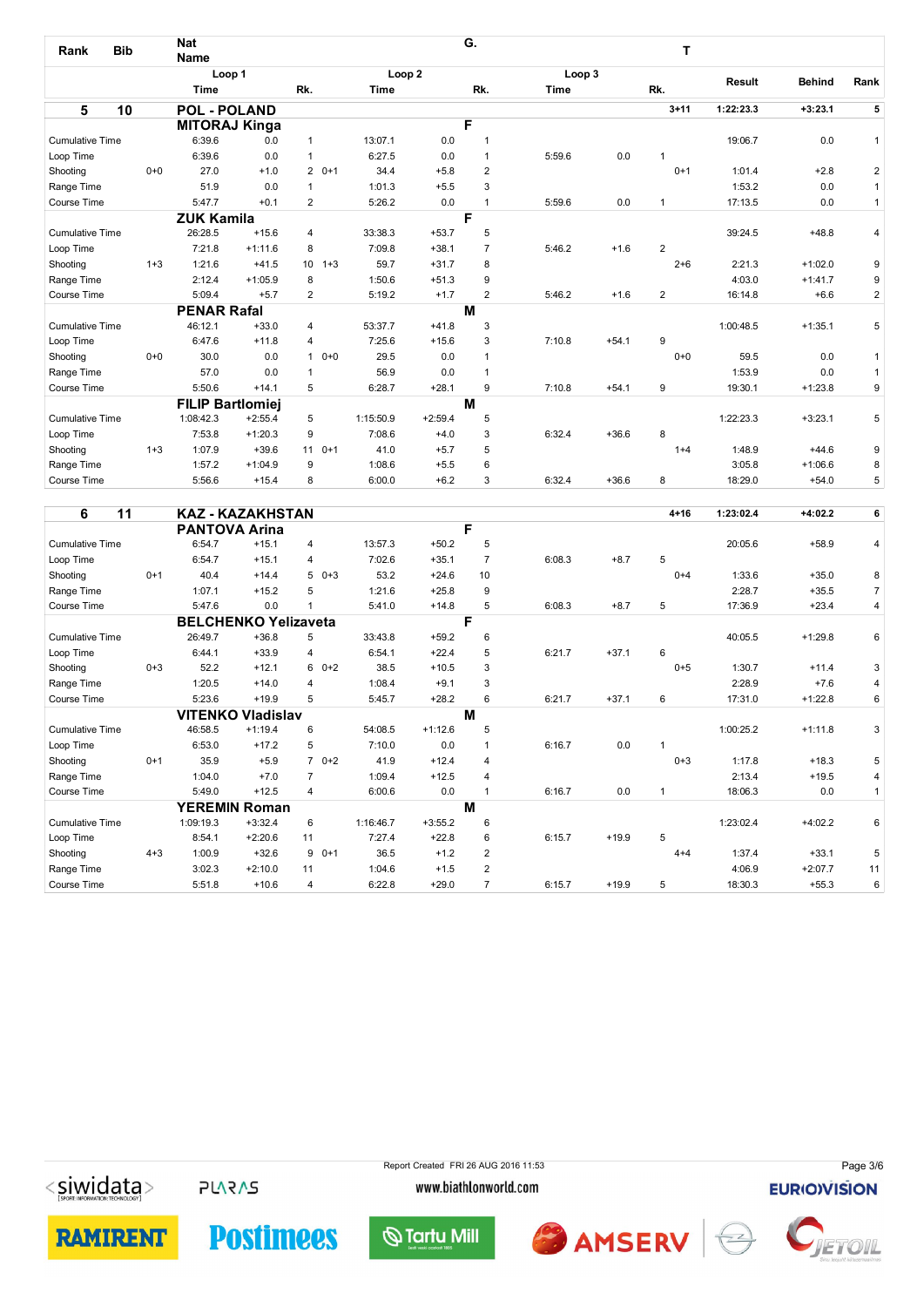| <b>Bib</b><br>Rank     |         | <b>Nat</b><br><b>Name</b> |                             |                |                   |           | G.             |        |         | Т              |           |               |                |
|------------------------|---------|---------------------------|-----------------------------|----------------|-------------------|-----------|----------------|--------|---------|----------------|-----------|---------------|----------------|
|                        |         |                           | Loop 1                      |                | Loop <sub>2</sub> |           |                | Loop 3 |         |                |           |               |                |
|                        |         | Time                      |                             | Rk.            | Time              |           | Rk.            | Time   |         | Rk.            | Result    | <b>Behind</b> | Rank           |
| $\overline{7}$         | 4       |                           | <b>BLR - BELARUS</b>        |                |                   |           |                |        |         | $1 + 10$       | 1:23:45.2 | +4:45.0       | $\overline{7}$ |
|                        |         |                           | <b>MAZURYNA Krystsina</b>   |                |                   |           | F              |        |         |                |           |               |                |
| <b>Cumulative Time</b> |         | 7:44.5                    | $+1:04.9$                   | 10             | 14:32.2           | $+1:25.1$ | 10             |        |         |                | 21:00.7   | $+1:54.0$     | 9              |
| Loop Time              |         | 7:44.5                    | $+1:04.9$                   | 10             | 6:47.7            | $+20.2$   | 3              | 6:28.5 | $+28.9$ | $\overline{7}$ |           |               |                |
| Shooting               | $0 + 0$ | 1:28.5                    | $+1:02.5$                   | 11<br>$0+1$    | 35.0              | $+6.4$    | 4              |        |         | $0+1$          | 2:03.5    | $+1:04.9$     | 10             |
| Range Time             |         | 1:53.6                    | $+1:01.7$                   | 11             | 1:01.6            | $+5.8$    | 4              |        |         |                | 2:55.2    | $+1:02.0$     | 10             |
| Course Time            |         | 5:50.9                    | $+3.3$                      | $\overline{7}$ | 5:46.1            | $+19.9$   | $\overline{7}$ | 6:28.5 | $+28.9$ | $\overline{7}$ | 18:05.5   | $+52.0$       | $\overline{7}$ |
|                        |         |                           | YAKAULEVA Yauheniya         |                |                   |           | F              |        |         |                |           |               |                |
| <b>Cumulative Time</b> |         | 28:02.8                   | $+1:49.9$                   | 8              | 35:03.5           | $+2:18.9$ | $\overline{7}$ |        |         |                | 41:36.6   | $+3:00.9$     | $\overline{7}$ |
| Loop Time              |         | 7:02.1                    | $+51.9$                     | 6              | 7:00.7            | $+29.0$   | 6              | 6:33.1 | $+48.5$ | 8              |           |               |                |
| Shooting               | $0+2$   | 51.3                      | $+11.2$                     | $50+0$         | 28.0              | 0.0       | $\mathbf{1}$   |        |         | $0+2$          | 1:19.3    | 0.0           | $\mathbf{1}$   |
| Range Time             |         | 1:22.0                    | $+15.5$                     | 6              | 59.3              | 0.0       | $\mathbf{1}$   |        |         |                | 2:21.3    | 0.0           | $\mathbf{1}$   |
| Course Time            |         | 5:40.1                    | $+36.4$                     | 8              | 6:01.4            | $+43.9$   | $\overline{7}$ | 6:33.1 | $+48.5$ | 8              | 18:14.6   | $+2:06.4$     | $\overline{7}$ |
|                        |         |                           | <b>MATSIUK Stanislau</b>    |                |                   |           | М              |        |         |                |           |               |                |
| <b>Cumulative Time</b> |         | 48:20.8                   | $+2:41.7$                   | $\overline{7}$ | 56:17.8           | $+3:21.9$ | $\overline{7}$ |        |         |                | 1:03:03.0 | $+3:49.6$     | $\overline{7}$ |
| Loop Time              |         | 6:44.2                    | $+8.4$                      | 2              | 7:57.0            | $+47.0$   | 8              | 6:45.2 | $+28.5$ | 6              |           |               |                |
| Shooting               | $0+0$   | 33.7                      | $+3.7$                      | $3 + 3$        | 1:01.4            | $+31.9$   | 10             |        |         | $1 + 3$        | 1:35.1    | $+35.6$       | 9              |
| Range Time             |         | 58.1                      | $+1.1$                      | 2              | 1:51.6            | $+54.7$   | 9              |        |         |                | 2:49.7    | $+55.8$       | 9              |
| Course Time            |         | 5:46.1                    | $+9.6$                      | 2              | 6:05.4            | $+4.8$    | 4              | 6:45.2 | $+28.5$ | 6              | 18:36.7   | $+30.4$       | 4              |
|                        |         |                           | <b>MIADZIUKHA Vladislav</b> |                |                   |           | M              |        |         |                |           |               |                |
| <b>Cumulative Time</b> |         | 1:10:05.4                 | $+4:18.5$                   | $\overline{7}$ | 1:17:40.5         | $+4:49.0$ | $\overline{7}$ |        |         |                | 1:23:45.2 | $+4:45.0$     | $\overline{7}$ |
| Loop Time              |         | 7:02.4                    | $+28.9$                     | 3              | 7:35.1            | $+30.5$   | 8              | 6:04.7 | $+8.9$  | $\overline{2}$ |           |               |                |
| Shooting               | $0+1$   | 43.0                      | $+14.7$                     | $40+3$         | 55.5              | $+20.2$   | 10             |        |         | $0 + 4$        | 1:38.5    | $+34.2$       | 6              |
| Range Time             |         | 1:07.7                    | $+15.4$                     | 4              | 1:22.0            | $+18.9$   | 9              |        |         |                | 2:29.7    | $+30.5$       | $\overline{4}$ |
| Course Time            |         | 5:54.7                    | $+13.5$                     | 5              | 6:13.1            | $+19.3$   | 5              | 6:04.7 | $+8.9$  | 2              | 18:12.5   | $+37.5$       | 3              |

| 8<br>7                 |         | <b>EST-ESTONIA</b> |                      |              |           |           |                |        |         | $4 + 11$       | 1:26:57.8 | $+7:57.6$ | 8              |
|------------------------|---------|--------------------|----------------------|--------------|-----------|-----------|----------------|--------|---------|----------------|-----------|-----------|----------------|
|                        |         | <b>OJA Regina</b>  |                      |              |           |           | F              |        |         |                |           |           |                |
| <b>Cumulative Time</b> |         | 6:57.0             | $+17.4$              | 5            | 14:23.5   | $+1:16.4$ | 9              |        |         |                | 21:15.8   | $+2:09.1$ | 10             |
| Loop Time              |         | 6:57.0             | $+17.4$              | 5            | 7:26.5    | $+59.0$   | 10             | 6:52.3 | $+52.7$ | 11             |           |           |                |
| Shooting               | $0+0$   | 30.0               | $+4.0$               | 3<br>$0+0$   | 28.6      | 0.0       | $\mathbf{1}$   |        |         | $0+0$          | 58.6      | 0.0       | $\mathbf{1}$   |
| Range Time             |         | 57.5               | $+5.6$               | 3            | 55.8      | 0.0       | $\overline{1}$ |        |         |                | 1:53.3    | $+0.1$    | $\overline{2}$ |
| Course Time            |         | 5:59.5             | $+11.9$              | 10           | 6:30.7    | $+1:04.5$ | 11             | 6:52.3 | $+52.7$ | 11             | 19:22.5   | $+2:09.0$ | 11             |
|                        |         | <b>KUELM Susan</b> |                      |              |           |           | F              |        |         |                |           |           |                |
| <b>Cumulative Time</b> |         | 29:51.6            | $+3:38.7$            | 10           | 37:21.9   | $+4:37.3$ | 10             |        |         |                | 43:54.0   | $+5:18.3$ | 9              |
| Loop Time              |         | 8:35.8             | $+2:25.6$            | 10           | 7:30.3    | $+58.6$   | 8              | 6:32.1 | $+47.5$ | $\overline{7}$ |           |           |                |
| Shooting               | $2 + 3$ | 1:19.1             | $+39.0$              | 9<br>$0 + 0$ | 37.0      | $+9.0$    | $\overline{2}$ |        |         | $2 + 3$        | 1:56.1    | $+36.8$   | 8              |
| Range Time             |         | 2:44.1             | $+1:37.6$            | 11           | 1:05.3    | $+6.0$    | $\overline{2}$ |        |         |                | 3:49.4    | $+1:28.1$ | 8              |
| Course Time            |         | 5:51.7             | $+48.0$              | 9            | 6:25.0    | $+1:07.5$ | 10             | 6:32.1 | $+47.5$ | $\overline{7}$ | 18:48.8   | $+2:40.6$ | 9              |
|                        |         |                    | <b>HELDNA Robert</b> |              |           |           | M              |        |         |                |           |           |                |
| <b>Cumulative Time</b> |         | 51:00.0            | $+5:20.9$            | 9            | 58:36.7   | $+5:40.8$ | 9              |        |         |                | 1:05:25.5 | $+6:12.1$ | 9              |
| Loop Time              |         | 7:06.0             | $+30.2$              | 9            | 7:36.7    | $+26.7$   | 5              | 6:48.8 | $+32.1$ | 7              |           |           |                |
| Shooting               | $0+0$   | 34.7               | $+4.7$               | 5<br>$0 + 3$ | 47.8      | $+18.3$   | $\overline{7}$ |        |         | $0 + 3$        | 1:22.5    | $+23.0$   | 6              |
| Range Time             |         | 1:02.7             | $+5.7$               | 6            | 1:16.0    | $+19.1$   | 5              |        |         |                | 2:18.7    | $+24.8$   | 5              |
| Course Time            |         | 6:03.3             | $+26.8$              | 11           | 6:20.7    | $+20.1$   | 8              | 6:48.8 | $+32.1$ | $\overline{7}$ | 19:12.8   | $+1:06.5$ | 8              |
|                        |         | <b>SIKK Tarvi</b>  |                      |              |           |           | M              |        |         |                |           |           |                |
| <b>Cumulative Time</b> |         | 1:13:25.4          | $+7:38.5$            | 9            | 1:20:43.5 | $+7:52.0$ | 9              |        |         |                | 1:26:57.8 | $+7:57.6$ | 8              |
| Loop Time              |         | 7:59.9             | $+1:26.4$            | 10           | 7:18.1    | $+13.5$   | 4              | 6:14.3 | $+18.5$ | $\overline{4}$ |           |           |                |
| Shooting               | $2 + 3$ | 1:00.2             | $+31.9$              | $0+2$<br>8   | 38.9      | $+3.6$    | 4              |        |         | $2 + 5$        | 1:39.1    | $+34.8$   | $\overline{7}$ |
| Range Time             |         | 2:09.2             | $+1:16.9$            | 10           | 1:05.6    | $+2.5$    | 3              |        |         |                | 3:14.8    | $+1:15.6$ | 10             |
| Course Time            |         | 5:50.7             | $+9.5$               | 3            | 6:12.5    | $+18.7$   | 4              | 6:14.3 | $+18.5$ | $\overline{4}$ | 18:17.5   | $+42.5$   | 4              |

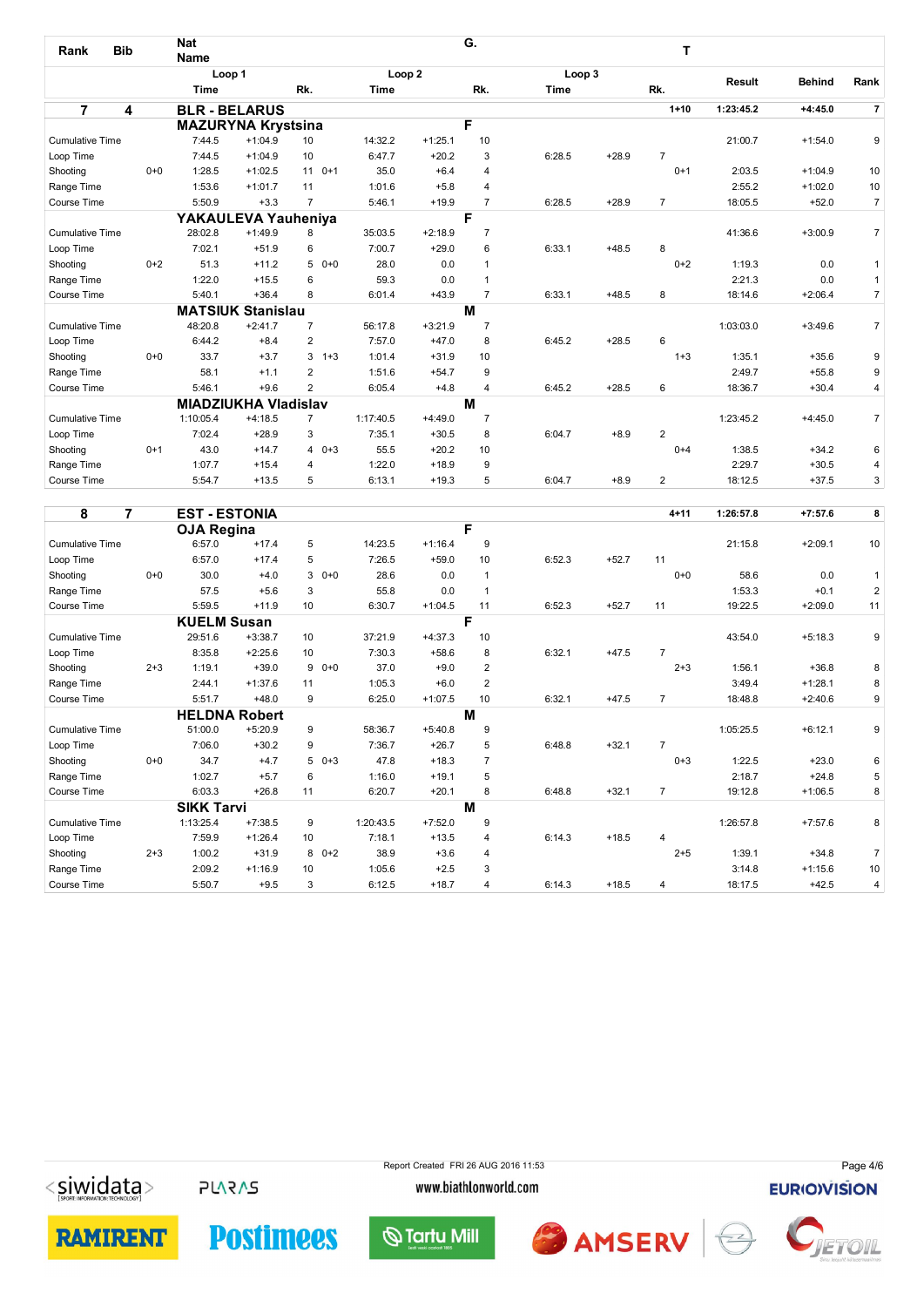| Rank                   | <b>Bib</b> |         | <b>Nat</b><br><b>Name</b> |                              |                |            |                   |           | G.             |        |           | т        |               |               |                |
|------------------------|------------|---------|---------------------------|------------------------------|----------------|------------|-------------------|-----------|----------------|--------|-----------|----------|---------------|---------------|----------------|
|                        |            |         | Loop 1                    |                              |                |            | Loop <sub>2</sub> |           |                | Loop 3 |           |          |               |               |                |
|                        |            |         | <b>Time</b>               |                              | Rk.            |            | Time              |           | Rk.            | Time   |           | Rk.      | <b>Result</b> | <b>Behind</b> | Rank           |
| 9                      | 9          |         |                           | <b>LTU - LITHUANIA</b>       |                |            |                   |           |                |        |           | $2 + 12$ | 1:27:25.5     | $+8:25.3$     | 9              |
|                        |            |         |                           | <b>LESCINSKAITE Gabriele</b> |                |            |                   |           | F              |        |           |          |               |               |                |
| <b>Cumulative Time</b> |            |         | 6:54.3                    | $+14.7$                      | 3              |            | 14:06.2           | $+59.1$   | $\overline{7}$ |        |           |          | 20:35.7       | $+1:29.0$     | 8              |
| Loop Time              |            |         | 6:54.3                    | $+14.7$                      | 3              |            | 7:11.9            | $+44.4$   | 9              | 6:29.5 | $+29.9$   | 8        |               |               |                |
| Shooting               |            | $0 + 0$ | 34.8                      | $+8.8$                       |                | $40+2$     | 44.2              | $+15.6$   | 6              |        |           | $0+2$    | 1:19.0        | $+20.4$       | 4              |
| Range Time             |            |         | 1:02.8                    | $+10.9$                      | 4              |            | 1:12.5            | $+16.7$   | 6              |        |           |          | 2:15.3        | $+22.1$       | 5              |
| Course Time            |            |         | 5:51.5                    | $+3.9$                       | 8              |            | 5:59.4            | $+33.2$   | 9              | 6:29.5 | $+29.9$   | 8        | 18:20.4       | $+1:06.9$     | 9              |
|                        |            |         |                           | <b>VITKUNAITE Kotryna</b>    |                |            |                   |           | F              |        |           |          |               |               |                |
| <b>Cumulative Time</b> |            |         | 27:49.4                   | $+1:36.5$                    | $\overline{7}$ |            | 35:34.1           | $+2:49.5$ | 8              |        |           |          | 42:32.8       | $+3:57.1$     | 8              |
| Loop Time              |            |         | 7:13.7                    | $+1:03.5$                    | $\overline{7}$ |            | 7:44.7            | $+1:13.0$ | 9              | 6:58.7 | $+1:14.1$ | 10       |               |               |                |
| Shooting               |            | $0+1$   | 49.7                      | $+9.6$                       |                | $40+1$     | 46.6              | $+18.6$   | 6              |        |           | $0 + 2$  | 1:36.3        | $+17.0$       | 5              |
| Range Time             |            |         | 1:21.4                    | $+14.9$                      | 5              |            | 1:20.0            | $+20.7$   | $\overline{7}$ |        |           |          | 2:41.4        | $+20.1$       | 6              |
| Course Time            |            |         | 5:52.3                    | $+48.6$                      | 10             |            | 6:24.7            | $+1:07.2$ | 9              | 6:58.7 | $+1:14.1$ | 10       | 19:15.7       | $+3:07.5$     | 10             |
|                        |            |         | <b>DEMKOV</b>             | <b>Deivid</b>                |                |            |                   |           | M              |        |           |          |               |               |                |
| <b>Cumulative Time</b> |            |         | 49:56.5                   | $+4:17.4$                    | 8              |            | 58:03.0           | $+5:07.1$ | 8              |        |           |          | 1:04:41.3     | $+5:27.9$     | 8              |
| Loop Time              |            |         | 7:23.7                    | $+47.9$                      | 11             |            | 8:06.5            | $+56.5$   | 10             | 6:38.3 | $+21.6$   | 4        |               |               |                |
| Shooting               |            | $0 + 2$ | 59.7                      | $+29.7$                      |                | $11 \t1+3$ | 1:05.8            | $+36.3$   | 11             |        |           | $1 + 5$  | 2:05.5        | $+1:06.0$     | 11             |
| Range Time             |            |         | 1:24.9                    | $+27.9$                      | 11             |            | 1:54.9            | $+58.0$   | 10             |        |           |          | 3:19.8        | $+1:25.9$     | 11             |
| Course Time            |            |         | 5:58.8                    | $+22.3$                      | 8              |            | 6:11.6            | $+11.0$   | 6              | 6:38.3 | $+21.6$   | 4        | 18:48.7       | $+42.4$       | 5              |
|                        |            |         |                           | <b>JUKNA Sarunas</b>         |                |            |                   |           | M              |        |           |          |               |               |                |
| <b>Cumulative Time</b> |            |         | 1:11:51.6                 | $+6:04.7$                    | 8              |            | 1:20:25.0         | $+7:33.5$ | 8              |        |           |          | 1:27:25.5     | $+8:25.3$     | 9              |
| Loop Time              |            |         | 7:10.3                    | $+36.8$                      | 6              |            | 8:33.4            | $+1:28.8$ | 11             | 7:00.5 | $+1:04.7$ | 11       |               |               |                |
| Shooting               |            | $0 + 0$ | 29.8                      | $+1.5$                       |                | $3 + 3$    | 54.0              | $+18.7$   | 9              |        |           | $1 + 3$  | 1:23.8        | $+19.5$       | 3              |
| Range Time             |            |         | 57.9                      | $+5.6$                       | 3              |            | 1:50.5            | $+47.4$   | 10             |        |           |          | 2:48.4        | $+49.2$       | $\overline{7}$ |
| Course Time            |            |         | 6:12.4                    | $+31.2$                      | 10             |            | 6:42.9            | $+49.1$   | 11             | 7:00.5 | $+1:04.7$ | 11       | 19:55.8       | $+2:20.8$     | 11             |

| 10                     | 5       |                      | <b>ROU - ROMANIA</b>      |                |           |           |    |        |           | $3 + 13$ | 1:27:37.4 | $+8:37.2$ | 10             |
|------------------------|---------|----------------------|---------------------------|----------------|-----------|-----------|----|--------|-----------|----------|-----------|-----------|----------------|
|                        |         | <b>POTYO Katalin</b> |                           |                |           |           | F  |        |           |          |           |           |                |
| <b>Cumulative Time</b> |         | 7:03.8               | $+24.2$                   | $\overline{7}$ | 13:51.0   | $+43.9$   | 4  |        |           |          | 20:30.6   | $+1:23.9$ | $\overline{7}$ |
| Loop Time              |         | 7:03.8               | $+24.2$                   | $\overline{7}$ | 6:47.2    | $+19.7$   | 2  | 6:39.6 | $+40.0$   | 10       |           |           |                |
| Shooting               | $0+1$   | 47.6                 | $+21.6$                   | $80+1$         | 34.5      | $+5.9$    | 3  |        |           | $0+2$    | 1:22.1    | $+23.5$   | 5              |
| Range Time             |         | 1:13.3               | $+21.4$                   | 8              | 1:01.0    | $+5.2$    | 2  |        |           |          | 2:14.3    | $+21.1$   | 4              |
| Course Time            |         | 5:50.5               | $+2.9$                    | 6              | 5:46.2    | $+20.0$   | 8  | 6:39.6 | $+40.0$   | 10       | 18:16.3   | $+1:02.8$ | 8              |
|                        |         | <b>MARTON Eniko</b>  |                           |                |           |           | F  |        |           |          |           |           |                |
| <b>Cumulative Time</b> |         | 28:32.8              | $+2:19.9$                 | 9              | 37:13.4   | $+4:28.8$ | 9  |        |           |          | 44:04.6   | $+5:28.9$ | 10             |
| Loop Time              |         | 8:02.2               | $+1:52.0$                 | 9              | 8:40.6    | $+2:08.9$ | 10 | 6:51.2 | $+1:06.6$ | 9        |           |           |                |
| Shooting               | $2 + 3$ | 1:09.2               | $+29.1$                   | 8<br>$1 + 3$   | 1:26.3    | $+58.3$   | 11 |        |           | $3 + 6$  | 2:35.5    | $+1:16.2$ | 10             |
| Range Time             |         | 2:29.6               | $+1:23.1$                 | 10             | 2:25.2    | $+1:25.9$ | 10 |        |           |          | 4:54.8    | $+2:33.5$ | 10             |
| Course Time            |         | 5:32.6               | $+28.9$                   | $\overline{7}$ | 6:15.4    | $+57.9$   | 8  | 6:51.2 | $+1:06.6$ | 9        | 18:39.2   | $+2:31.0$ | 8              |
|                        |         | <b>GEGO Hunor</b>    |                           |                |           |           | M  |        |           |          |           |           |                |
| <b>Cumulative Time</b> |         | 51:03.3              | $+5:24.2$                 | 10             | 59:09.2   | $+6:13.3$ | 10 |        |           |          | 1:06:38.8 | $+7:25.4$ | 10             |
| Loop Time              |         | 6:58.7               | $+22.9$                   | 6              | 8:05.9    | $+55.9$   | 9  | 7:29.6 | $+1:12.9$ | 11       |           |           |                |
| Shooting               | $0+1$   | 38.8                 | $+8.8$                    | $80+2$         | 44.9      | $+15.4$   | 6  |        |           | $0 + 3$  | 1:23.7    | $+24.2$   | $\overline{7}$ |
| Range Time             |         | 1:06.4               | $+9.4$                    | 9              | 1:17.8    | $+20.9$   | 6  |        |           |          | 2:24.2    | $+30.3$   | 6              |
| Course Time            |         | 5:52.3               | $+15.8$                   | 6              | 6:48.1    | $+47.5$   | 11 | 7:29.6 | $+1:12.9$ | 11       | 20:10.0   | $+2:03.7$ | 11             |
|                        |         |                      | <b>FLORE Raul Antonio</b> |                |           |           | M  |        |           |          |           |           |                |
| <b>Cumulative Time</b> |         | 1:13:48.7            | $+8:01.8$                 | 10             | 1:21:08.9 | $+8:17.4$ | 10 |        |           |          | 1:27:37.4 | $+8:37.2$ | 10             |
| Loop Time              |         | 7:09.9               | $+36.4$                   | 5              | 7:20.2    | $+15.6$   | 5  | 6:28.5 | $+32.7$   | 6        |           |           |                |
| Shooting               | $0+1$   | 47.1                 | $+18.8$                   | $50+1$         | 36.9      | $+1.6$    | 3  |        |           | $0+2$    | 1:24.0    | $+19.7$   | 4              |
| Range Time             |         | 1:15.0               | $+22.7$                   | 5              | 1:05.6    | $+2.5$    | 3  |        |           |          | 2:20.6    | $+21.4$   | 3              |
| Course Time            |         | 5:54.9               | $+13.7$                   | 6              | 6:14.6    | $+20.8$   | 6  | 6:28.5 | $+32.7$   | 6        | 18:38.0   | $+1:03.0$ | $\overline{7}$ |